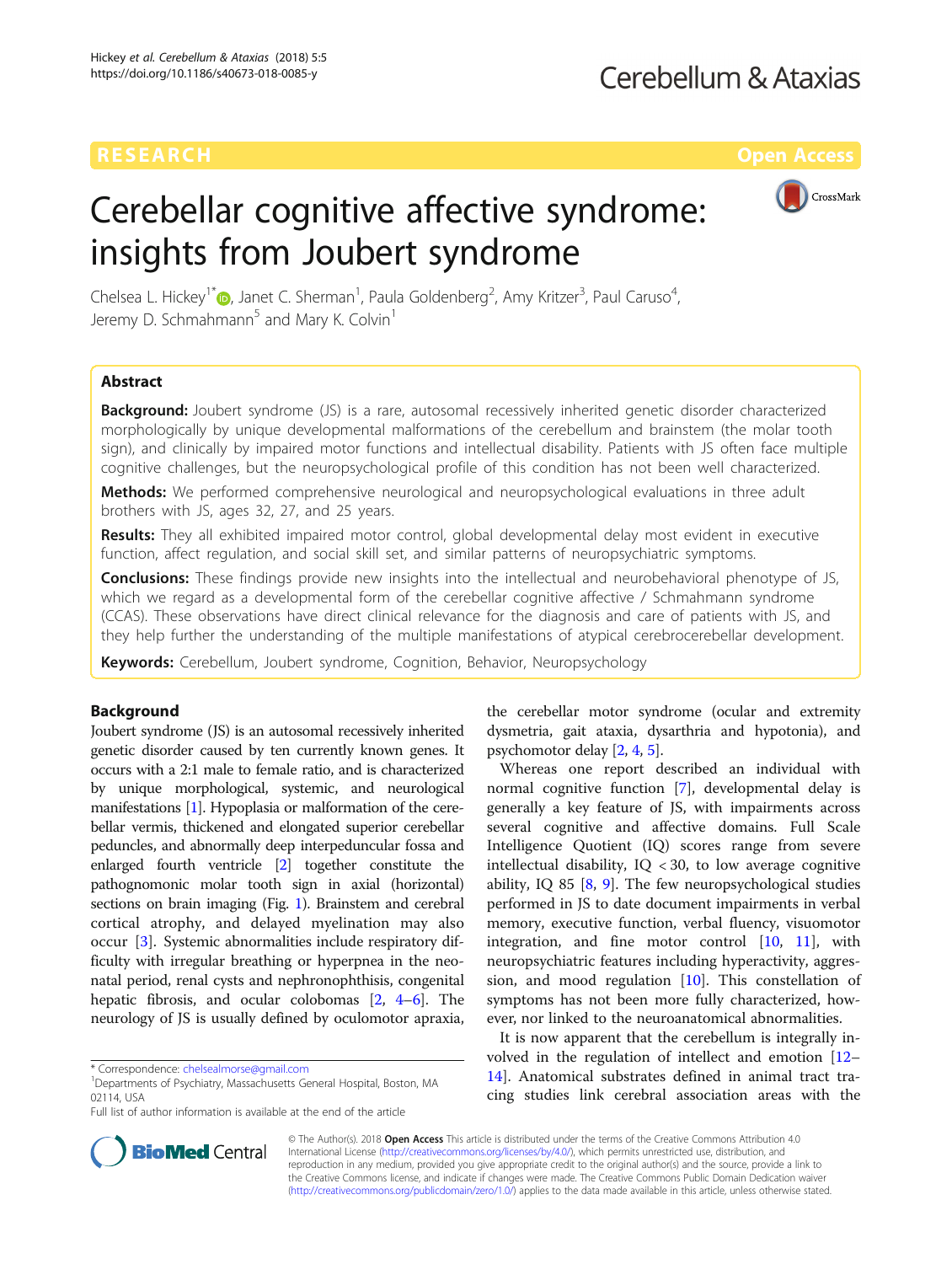<span id="page-1-0"></span>

cerebellum in reciprocal feedforward and feedback loops [[15,](#page-7-0) [16](#page-7-0)]. Functional topography in the human cerebellum has been identified for movement, cognition and social-emotional processing using resting state [[17](#page-7-0)] and task-based [\[18](#page-7-0), [19\]](#page-7-0) functional magnetic resonance brain imaging studies. Lesion-deficit correlation studies in patients reveal that lesions in the cerebellar anterior lobe cause the cerebellar motor syndrome  $[20-22]$  $[20-22]$  $[20-22]$ , whereas lesions of the cerebellar posterior lobe are responsible for the cerebellar cognitive affective syndrome (CCAS; [[23](#page-7-0)–[25](#page-7-0)]; Schmahmann syndrome; [\[26\]](#page-7-0)). The CCAS deficits are concentrated in the domains of executive control, visuospatial processing, and linguistic functions. Executive impairments are seen in planning, set-shifting, abstract reasoning, working memory, multitasking and verbal fluency; spatial reasoning problems include higher-order aspects of visuospatial processing; language errors manifest as agrammatism, anomia, and aprosodia; and patients also have difficulties with mental arithmetic and unstructured recall of newly learned information [[23\]](#page-7-0). Affective impairments, the neuropsychiatry of the cerebellum, manifest as impaired modulation of emotions and behavior, and segregate into five domains - attentional control, emotional control, autism spectrum, psychosis spectrum, and social skill set, each of which includes symptoms of excessive (positive) or reduced (negative) behaviors [[27\]](#page-7-0). The CCAS has been widely replicated in adults and children with acquired and neurodegenerative cerebellar diseases [\[28](#page-7-0)], as well as in those with congenital or neonatal injury, leading to the concept of developmental CCAS [[27,](#page-7-0) [29](#page-7-0)–[33](#page-7-0)].

Cerebellar dysmorphology is at the core of the neurology of JS, and we therefore hypothesized that the neuropsychology and neuropsychiatry of JS should align with prior reports of these deficits in patients with cerebellar pathology. Here we test this hypothesis in three brothers with JS by performing comprehensive neurological and neuropsychological evaluations to characterize their cognitive, emotional and behavioral presentations, and to compare and contrast them with each other and with the published accounts of developmental CCAS.

## **Methods**

We studied three biological brothers, all left-handed Caucasians of middle-socioeconomic status, who were diagnosed with JS by clinical, radiographic and molecular genetic testing: Case 1 (32 years of age), Case 2 (27 years), and Case 3 (25 years). All underwent a comprehensive neuropsychological evaluation within weeks of each other, supervised by a licensed and board-certified neuropsychologist (MKC). Medical records were reviewed, including salient historical facts, medications, general and neurological examination findings, and results of brain imaging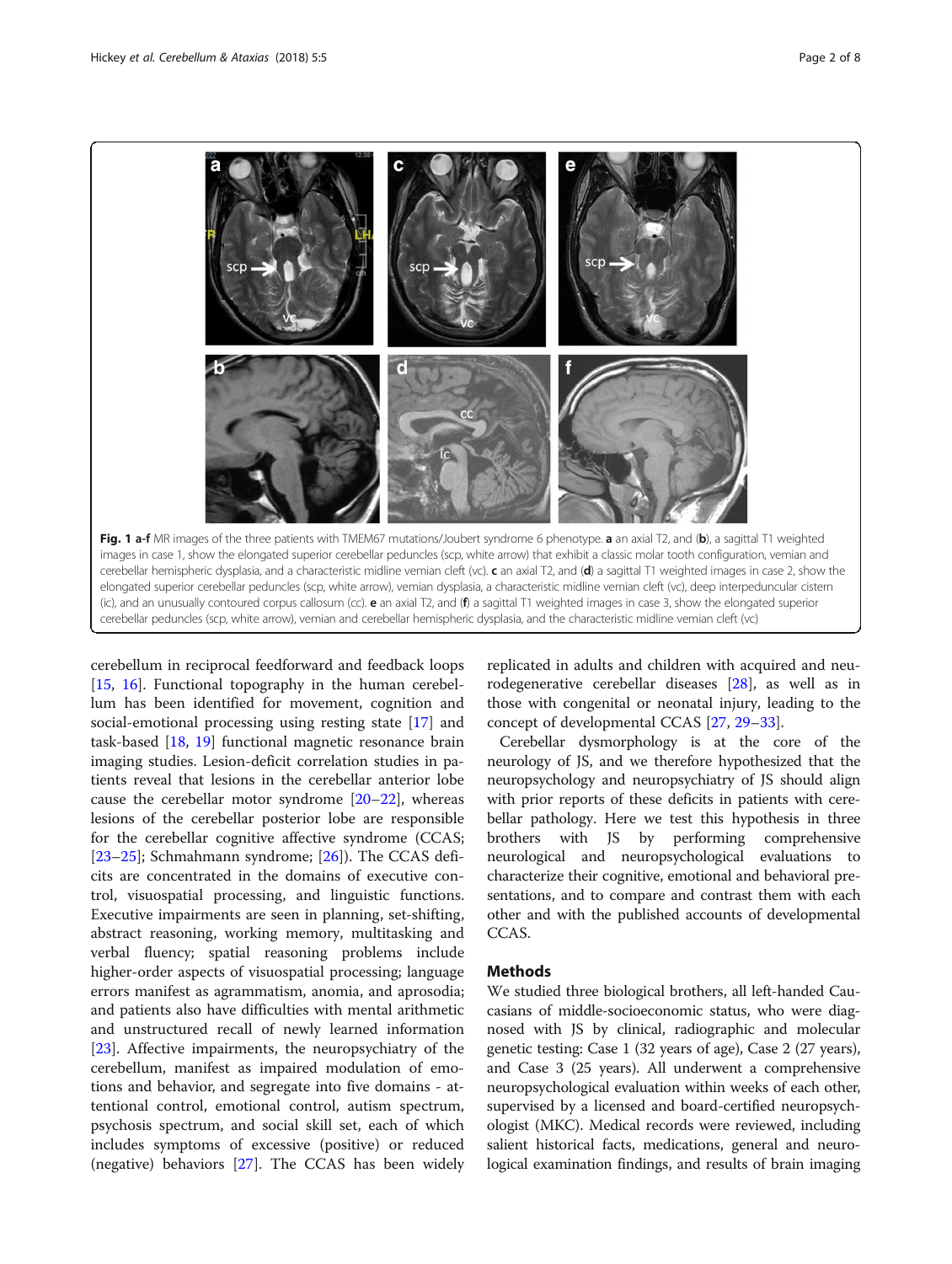investigations and genetic testing. Neuropsychological evaluations consisted of assessment of cognition (Wechsler Adult Intelligence Scale-Fourth Edition (WAIS-IV; [[34](#page-7-0)]), Repeatable Battery for Neuropsychological Status (RBANS; [\[35](#page-7-0)]), academic abilities (Wechsler Individual Achievement Test (WIAT-III; [[36](#page-7-0)]), motor control (Grooved Pegboard test (GP; [\[37\]](#page-7-0)), and maternal report of adaptive functioning (Scale of Independent Behavior-Revised (SIB-R; [[38](#page-7-0)]). The incidence of neuropsychiatric symptoms was assessed through qualitative analysis of records, and through standard clinical psychiatric assessment interviews carried out with each patient and their mother as part of the neuropsychological evaluation. Questions were targeted towards determining the presence and severity of neuropsychiatric symptoms, including mood, anxiety, thought disorder, social communication, inattention, and externalizing behaviors consistent with criteria of the DSM-V. Structured questionnaires were not administered to the patients because of their reading level and cognitive variability. This study was approved by the Institutional Review Board of the Massachusetts General Hospital. Written, informed consent was obtained from all participants and their legal guardian to perform this study and to present their deidentified medical information in this report.

## Results

## Genetic and neurological features

All three brothers were compound heterozygotes for pathogenic mutations of *TMEM67* (c.245  $C > G$  p.Pro82Arg; c.755 T > C p.Met252Thr), confirming their clinical diagnosis. At the time of evaluation in adulthood they all displayed the ophthalmological finding of coloboma; alternating exophoria and nystagmus, dysarthria with impaired articulatory clarity and reduced prosody. Case 3 had lower extremity spasticity and hyper-reflexia but flexor plantar responses, stereotypies of the hands, head and neck, and mildly slow and clumsy movements of the arms and legs. Cases 1 and 2 had wide-based gait with pronation; case 3 had a narrowbased gait with occasional scissoring, and extra steps to turn accompanied by rolling movements of his neck and upper torso. All three had a laboratory-confirmed diagnosis of sleep apnea. The patterns of malformations on brain MRI for all three patients were diagnostic of JS (see Fig. [1](#page-1-0)), with a deep interpeduncular cistern, dysplastic cerebellar vermis and elongated superior cerebellar peduncles. In addition, Case 2 had thinning of the corpus callosum particularly at the posterior body and isthmus.

## Developmental and medical histories

The three brothers demonstrated varying levels of developmental delays. All received special education services with placement in substantially separate learning environments.

Case 1, the oldest brother, was born full term and managed in the neonatal intensive care unit (NICU) for irregular breathing, although no respiratory interventions were required. He had subarachnoid hemorrhage (location not further specified in the medical record) with macrocephaly, but he did not require a ventricular shunt. Motor and language milestones were significantly delayed. He sat at 18 months, walked with a walker at 3 years, and walked independently at 5 years. He spoke his first words at 18– 20 months and started combining words at 2 years. He received special education services throughout school, a high school diploma at age 20 and completed 1 year of undergraduate education. At the time of our evaluation, he was employed performing janitorial services. He had incidental inguinal hernia, diverting ileostomy, and chronic sinusitis. Concussion at age 18 in a motor vehicle accident was associated with no new neuroimaging findings although he experienced transient worsening of his ataxia and cognitive symptoms.

Case 2, the middle brother, was born full term without perinatal complications. He sat at 24 months, walked with a walker at 3.5 years, and walked independently at 5 years. He initially used sign language for communication and began combining words at 4 years. He received interventions including physical therapy, occupational therapy, and speech therapy throughout his childhood. There were recurrent upper respiratory and ear infections in childhood. He received special education services throughout school and received a certificate of completion at age 22. At the time of our evaluation, he was enrolled in a day program focusing on developing social and functional skills.

Case 3, the youngest brother, was born full-term and managed in the NICU for tachypnea, although no respiratory interventions were required. He required nutritional supplements in infancy to promote weight gain, and was found to have congenital hepatic fibrosis. He sat at 2 years, walked with a walker at 5 years, and walked independently at 7 years. He initially used sign language to communicate and began speaking at 6 years. He received special education services throughout school and received a certificate of completion at age 22. At the time of our evaluation, Case 3 was not engaged in vocational activities or attending a day program.

All three brothers lived at home with their parents.

### Neuropsychological evaluations

The three patients all performed below age-based expectations across cognitive, academic, and adaptive skills domains. Detailed results are presented in Table [1](#page-3-0). Given their developmental history and adaptive functioning, Case 1 (WAIS-IV, Full Scale  $IQ = 67$ ) was diagnosed with Borderline Intellectual Functioning. Although a WAIS-IV FSIQ of 67 would typically reflect Mildly Impaired Intellectual Functioning, Case 1 came to the evaluation with a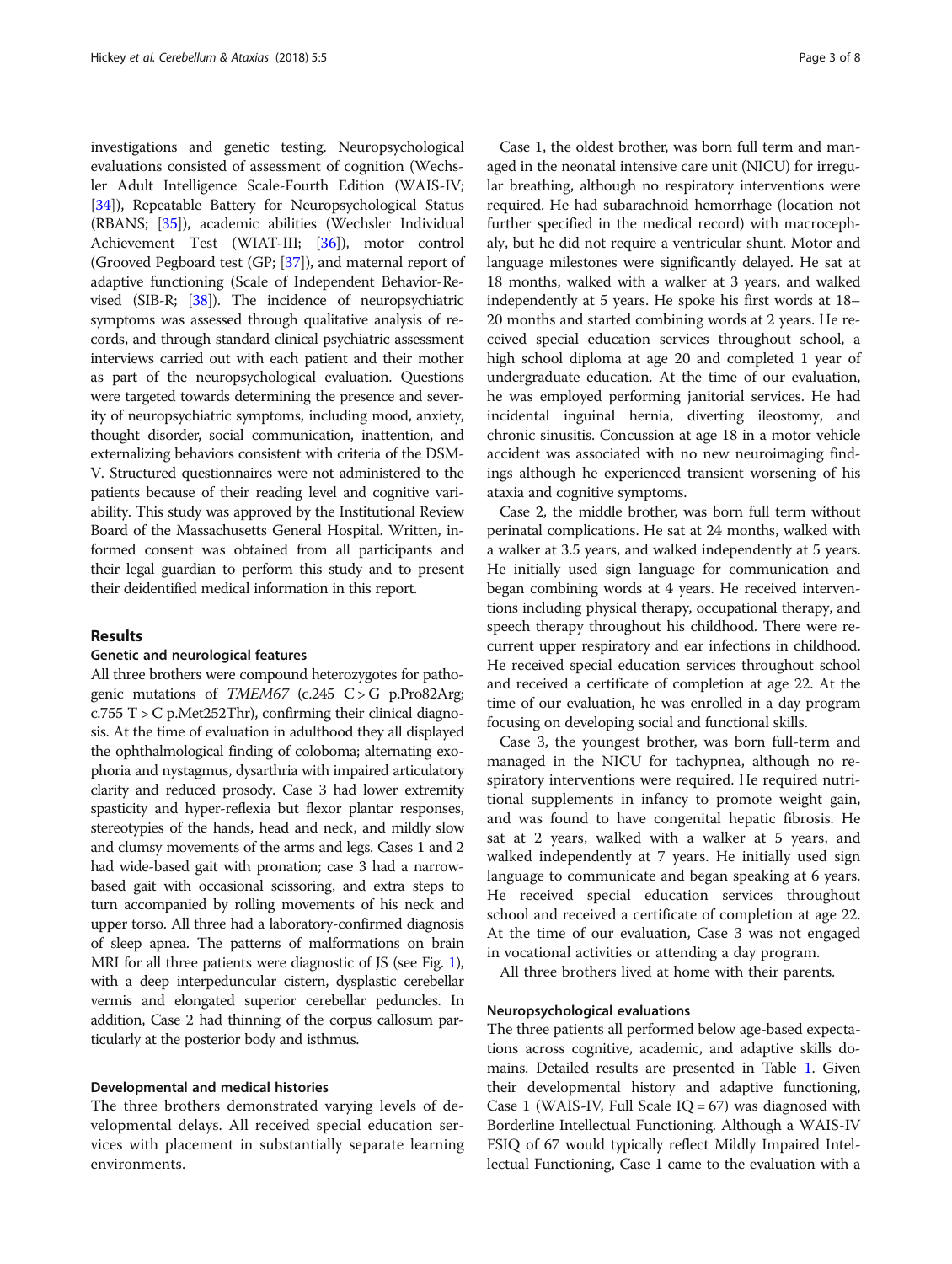## <span id="page-3-0"></span>Table 1 Scores on Neuropsychological Testing

|                                    | Case 1            |                | Case 2         |                | Case 3         |                |
|------------------------------------|-------------------|----------------|----------------|----------------|----------------|----------------|
|                                    | SS                | %ile           | SS             | %ile           | SS             | %ile           |
| WAIS-IV Verbal Comprehension Index | 76                | 5              | 63             | $\mathbf{1}$   | 61             | $<$ 1          |
| Similarities                       | 6                 | 9              | 3              | $\mathbf{1}$   | $\mathbf{1}$   | < 1            |
| Vocabulary                         | 5                 | 5              | $\overline{4}$ | $\overline{2}$ | $\overline{4}$ | $\overline{2}$ |
| Information                        | 6                 | 9              | $\overline{4}$ | $\overline{2}$ | 5              | 5              |
| WAIS-IV Perceptual Reasoning Index | 73                | 4              | 60             | $<$ 1          | 75             | 5              |
| <b>Block Design</b>                | 6                 | 9              | 3              | $\mathbf{1}$   | 6              | 9              |
| Matrix Reasoning                   | 5                 | 5              | 3              | $\mathbf{1}$   | 5              | 5              |
| Visual Puzzles                     | 5                 | 5              | $\overline{4}$ | $\overline{2}$ | 6              | 9              |
| WAIS-IV Working Memory Index       | 71                | 3              | 58             | <1             | 63             | 1              |
| Digit Span                         | 6                 | 9              | 3              | $\mathbf{1}$   | 3              | $\mathbf{1}$   |
| Arithmetic                         | $\overline{4}$    | $\overline{2}$ | $\overline{2}$ | < 1            | $\overline{4}$ | $\overline{2}$ |
| WAIS-IV Processing Speed Index     | 65                | $\mathbf{1}$   | 56             | < 1            | 59             | < 1            |
| Symbol Search                      | $\overline{4}$    | $\overline{2}$ | $\overline{2}$ | < 1            | 3              | $\mathbf{1}$   |
| Coding                             | 3                 | $\mathbf{1}$   | $\overline{2}$ | < 1            | 2              | <1             |
| WAIS-IV Full Scale IQ              | 67                | $\mathbf{1}$   | 53             | $<1\,$         | 59             | $<1\,$         |
| WIAT-III                           |                   |                |                |                |                |                |
| Word Reading                       | 78                | 7              | 61             | < 1            | 51             | < 1            |
| Pseudoword Decoding                | 84                | 14             | 59             | < 1            | 52             | $<1\,$         |
| Numerical Ops                      | 84                | 14             | 62             | $\mathbf{1}$   | 64             | $\mathbf{1}$   |
| Spelling                           | 86                | 18             | 65             | $\mathbf{1}$   | 56             | < 1            |
| <b>RBANS</b>                       |                   |                |                |                |                |                |
| Immediate Memory                   |                   |                |                |                |                |                |
| List Learning                      | $\overline{7}$    | 16             | $\overline{2}$ | < 1            | 7              | 16             |
| Story                              | 7                 | 16             | $\overline{2}$ | $<1\,$         | $\overline{2}$ | $<\,1$         |
| Delayed Memory                     |                   |                |                |                |                |                |
| List Recall                        | $Raw = 4$         |                | $Raw = 0$      |                | $Raw = 8$      |                |
| List Recognition                   | $\text{Raw} = 20$ |                | $Raw = 20$     |                | $Raw = 20$     |                |
| Story Recall                       | 9                 | 37             | 5              | 5              | 4              | $\overline{2}$ |
| Figure Recall                      | 3                 | $\mathbf{1}$   | $\overline{2}$ | <1             | $\overline{2}$ | < 1            |
| Visuospatial                       |                   |                |                |                |                |                |
| Figure Copy                        | 1                 | < 1            |                | < 1            |                | $\leq 1$       |
| Line Orientation                   |                   | $10 - 16$      |                | $3 - 9$        |                | $26 - 50$      |
| Language                           |                   |                |                |                |                |                |
| Picture Naming                     |                   | $17 - 25$      |                | $51 - 75$      |                | $3 - 9$        |
| Semantic Fluency                   | $\overline{7}$    | 16             | $\mathbf{1}$   | $\leq 1$       | $\overline{2}$ | $<1\,$         |
| Attention                          |                   |                |                |                |                |                |
| Digit Span                         | $\,8\,$           | 25             | $\overline{4}$ | $\sqrt{2}$     | $\overline{2}$ | < 1            |
| Coding                             | $\mathbf{1}$      | $<1\,$         | $\mathbf{1}$   | $< 1\,$        | $\mathbf{1}$   | $< 1\,$        |

WAIS-IV Wechsler Adult Intelligence Scale-Fourth Edition, WIAT-III Wechsler Individual Achievement Test-Third Edition, RBANS Repeatable Battery for the Assessment of Neuropsychological Status

prior diagnosis of Borderline Intellectual Functioning due to his higher level of adaptive functioning, and this diagnosis was retained. Cases 2 (WAIS-IV, Full Scale IQ = 53) and 3 (WAIS-IV, Full Scale  $IQ = 59$ ) had diagnoses of Intellectual Disability. Cases 1 and 2 demonstrated generally commensurate verbal and nonverbal intellectual abilities. Case 3 demonstrated stronger nonverbal intellectual skills (WAIS-IV, Perceptual Reasoning Index = 75) relative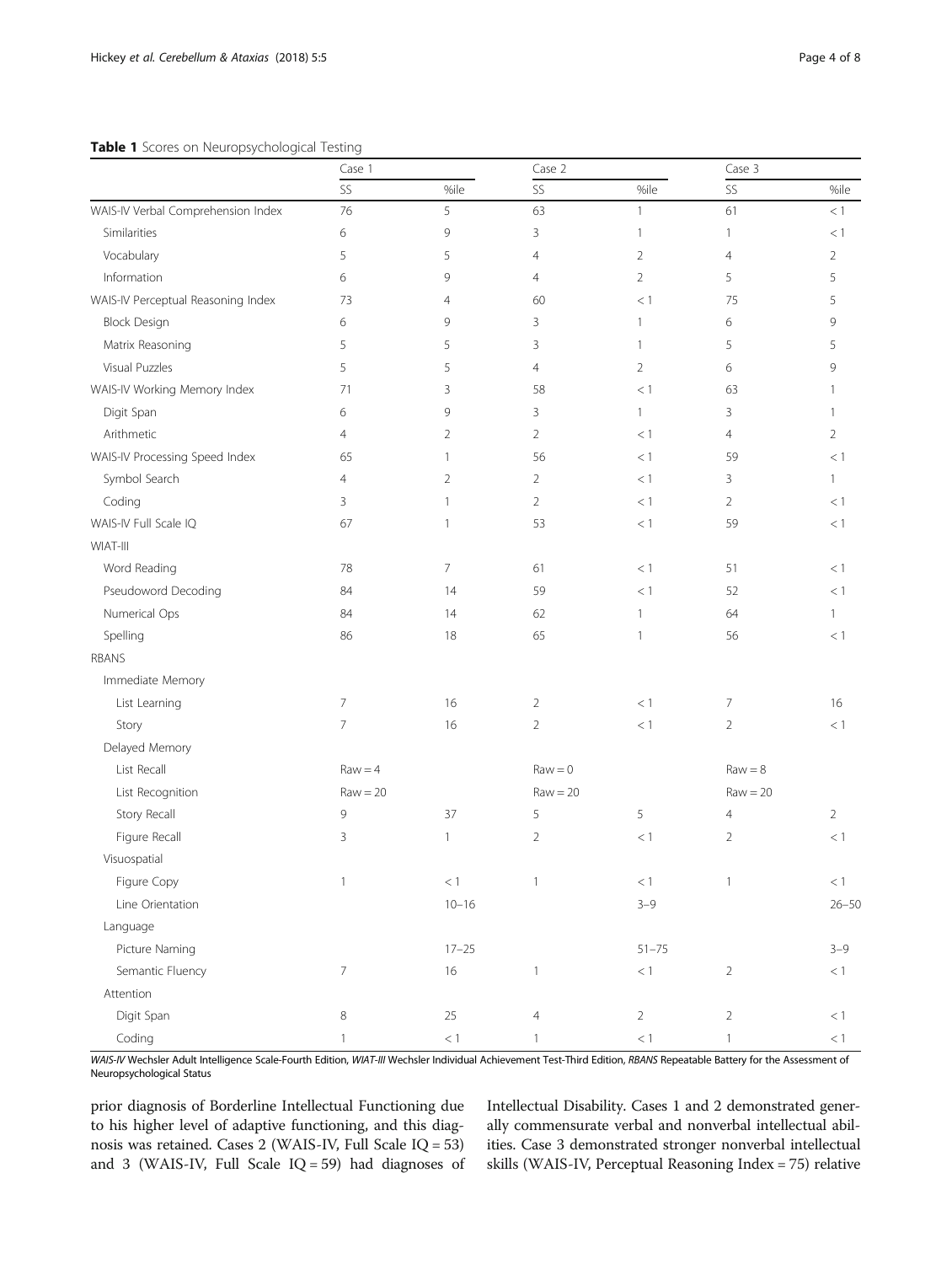to his verbal intellectual skills (WAIS-IV, Verbal Comprehension Index  $= 61$ ). This contrasts with most investigations to date which have documented a stronger verbal than visuoperceptual abilities in individuals with cerebellar disorders [\[23,](#page-7-0) [39](#page-7-0)].

Within the context of global developmental delay, all three patients demonstrated impairments in the domains of executive functions, visuospatial processing, and language (Table 2). In the executive domain, the three brothers were similarly impaired on processing speed (WAIS-IV Processing Speed Index) and Cases 2 and 3 were impaired on verbal fluency (RBANS Semantic Fluency). Notably, Case 2 demonstrated the greatest vulnerability across the range of executive functions. In the visuospatial domain, all three had difficulty with higher-level aspects of part-to-whole analysis and organization of spatial information, in contrast to their ability to accurately perceive basic line orientation. The visuospatial deficits were out of proportion and not attributable to their difficulties with graphomotor control. Qualitatively, all three patients had difficulties with articulation and their speech intonation patterns were atypical. On tests of language, Case 3 demonstrated a degree of anomia, while confrontation naming was an area of relative strength for Cases 1 and 2 consistent with their findings of low average to average performance (RBANS Picture Naming).

Performance across measures of verbal memory were variable. On the RBANS List Learning task, Cases 1 and 3 demonstrated memory performances consistent with their level of intellectual functioning, including the encoding and retrieval of verbal information. Case 2 showed a significant weakness in both encoding and retrieval of verbal information. For all three patients,

Table 2 Impaired Neuropsychological Performance Across Cognitive Domains Impacted in CCAS

|                              | Case 1 | Case 2 | Case 3 |
|------------------------------|--------|--------|--------|
| <b>Executive Functioning</b> |        |        |        |
| Set-shifting                 | $^{+}$ |        | $^{+}$ |
| Abstract reasoning           |        | $^{+}$ |        |
| Working memory               |        | $^{+}$ | $^{+}$ |
| Verbal fluency               |        | $^{+}$ | $^{+}$ |
| Processing speed             | $^+$   | $^{+}$ | $^{+}$ |
| Visuospatial Functioning     |        |        |        |
| Line orientation             |        |        |        |
| Visuospatial organization    | $^+$   | $^{+}$ | $^{+}$ |
| Language                     |        |        |        |
| Prosody                      | $^{+}$ | $^{+}$ | $^{+}$ |
| Naming                       |        |        | $^{+}$ |
| Agrammatism                  |        | $^{+}$ | $^+$   |

+ Represents impaired performance defined as scaled score ≤ 4 (2nd %ile)

delayed recognition of the words was significantly stronger, indicating retention of new information over time.

Adaptive functioning was evaluated through informant (maternal) report on the SIB-R (Table 3). Case 1's overall level of independent functioning was at a 12.9-year-old level. Level of adaptive functioning was much lower for Cases 2 and 3, rated between a 5.1 and 6.2-year-old level. Motor skills were rated at equivalent levels across all three cases, between a 4.1 and 6.3 years of age. Personal and community living skills were rated as least developed for Case 2 compared to his brothers, perhaps reflecting the impact of his greater cognitive vulnerabilities in domains of memory and executive functioning on functional skills.

## Socio-emotional functioning

All three patients have a history of behavioral and emotional dysregulation. Case 1 was not diagnosed with JS until age 16 when he was evaluated for psychiatric symptoms including mood dysregulation, and auditory and visual hallucinations that resulted in multiple psychiatric hospitalizations. The JS diagnosis prompted investigations of his younger brothers leading to their diagnoses of JS at age 11 for Case 2 and age 9 for Case 3. Case 2 had depression and general anxiety disorder not necessitating psychiatric hospitalization. Case 3 was hospitalized twice at ages 23 and 24 for auditory hallucinations, delusions of grandeur, unprovoked aggression, and suicidal depression.

At the time of our evaluation, all three men endorsed emotional and behavioral symptoms that conformed to the domains of the neuropsychiatry of the cerebellum, namely attentional control, emotional control, psychosis spectrum, and social skill set (Table [4](#page-5-0)). Attentional control and social skill set was most affected, except for Case 1 who had problems predominantly with emotional control. The positive / exaggerated / hypermetric symptoms were more frequent than the negative / diminished / hypometric symptoms in Cases 1 and 2, and more evenly distributed in Case 3 who demonstrated the most neuropsychiatric symptoms.

Table 3 Scores on the Scale of Independent Behavior-Revised (SIB-R)

|                                                         | Case 1        |  | Case 2 |  | Case 3 |                                                   |  |  |            |
|---------------------------------------------------------|---------------|--|--------|--|--------|---------------------------------------------------|--|--|------------|
| SIB-R Subscale                                          | AF            |  |        |  |        | SS %ile AE SS %ile AE SS %ile                     |  |  |            |
| Broad Independence $12.9 \t61 \t1 \t5.1 \t5 \t<1 \t6.2$ |               |  |        |  |        |                                                   |  |  | 11 < 1     |
| Motor Skills                                            | 6.3           |  |        |  |        | $44 \times 1$ 4.1 16 $\times 1$ 4.5 23 $\times 1$ |  |  |            |
| Social/Communication 15.2 79 8                          |               |  |        |  |        | $8.4$ 49 $<$ 1 5.11 34 $<$ 1                      |  |  |            |
| Personal Living                                         | 14.3 66 1     |  |        |  |        | $4.6$ $16$ $< 1$ 7                                |  |  | 32 < 1     |
| Community Living                                        | $15.5 \t69$ 2 |  |        |  |        | $6.4 \t6 \t < 1 \t 7$                             |  |  | $14 \le 1$ |

SIB-R Scale of Independent Behavior-Revised, AE age equivalent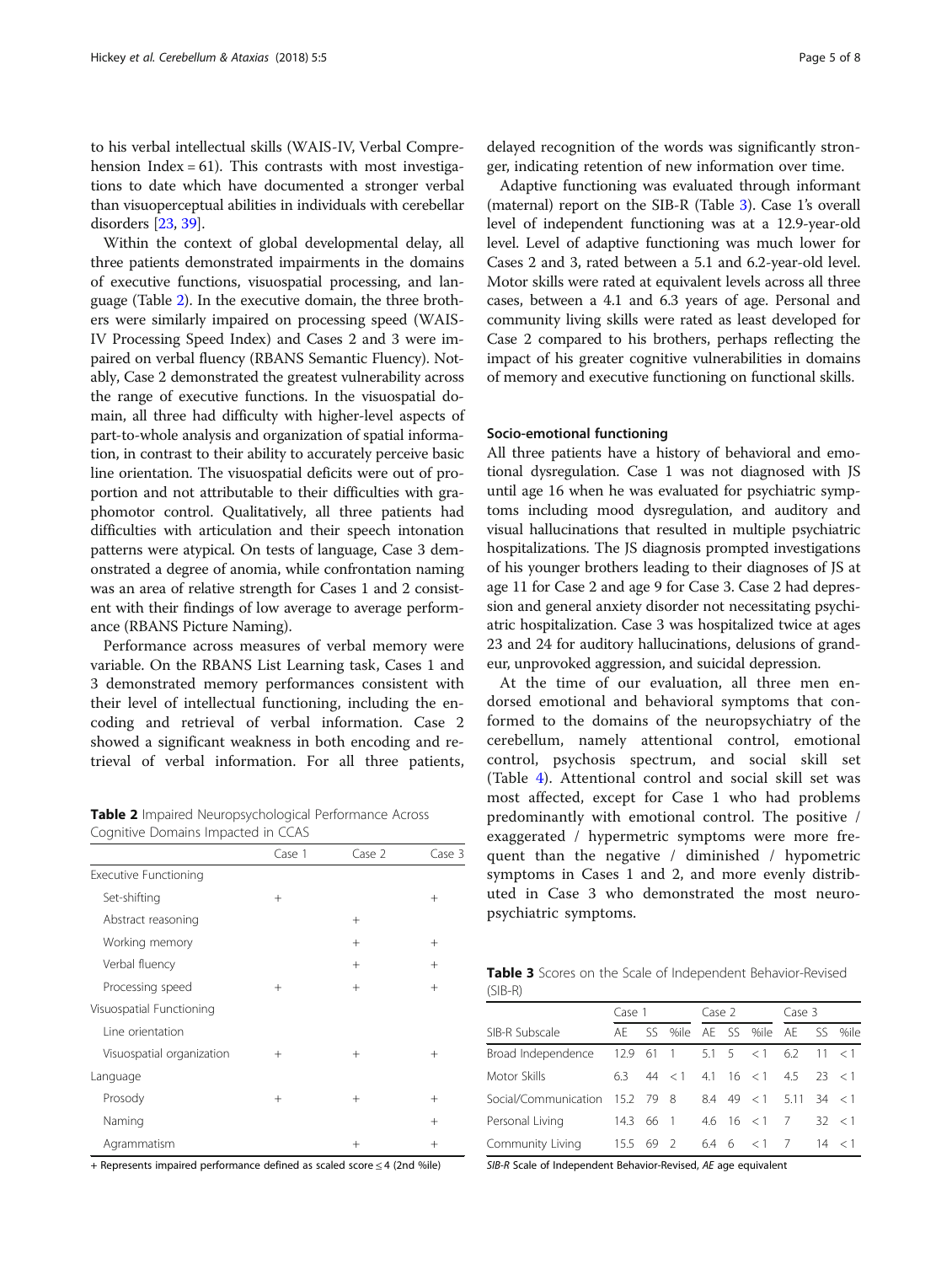<span id="page-5-0"></span>

| Table 4 Psychiatric Symptoms Across Neurobehavioral Profile of CCAS |  |
|---------------------------------------------------------------------|--|

|                                                    | Positive Symptoms |                  |        |  |  |
|----------------------------------------------------|-------------------|------------------|--------|--|--|
|                                                    | Case 1            | Case 2           | Case 3 |  |  |
| Attentional Control                                |                   |                  |        |  |  |
| Distractibility                                    | $\! + \!$         |                  | $^{+}$ |  |  |
| Hyperactivity                                      |                   |                  |        |  |  |
| Emotional Control                                  |                   |                  |        |  |  |
| Impulsivity                                        |                   |                  |        |  |  |
| Mood Lability                                      | $^+$              |                  |        |  |  |
| Anxiety, panic symptoms                            | $^+$              |                  |        |  |  |
| Incongruous affect                                 | $^+$              |                  |        |  |  |
| Autism Spectrum                                    |                   |                  |        |  |  |
| Stereotypical behaviors                            |                   |                  |        |  |  |
| Self-stimulation behaviors                         |                   |                  |        |  |  |
| Psychosis Spectrum                                 |                   |                  |        |  |  |
| Illogical thought processes                        |                   |                  | $^{+}$ |  |  |
| Paranoia                                           |                   |                  | $^{+}$ |  |  |
| Hallucinations                                     |                   |                  | $^{+}$ |  |  |
| Social Skill Set                                   |                   |                  |        |  |  |
| Anger, aggression                                  |                   | $\! + \!\!\!\!$  | $^{+}$ |  |  |
| Irritability                                       |                   | $\! + \!\!\!\!$  | $^{+}$ |  |  |
| Oppositional behaviors                             |                   |                  |        |  |  |
|                                                    | Negative Symptoms |                  |        |  |  |
|                                                    | Case 1            | Case 2           | Case 3 |  |  |
| Attentional Control                                |                   |                  |        |  |  |
| Difficulty shifting focus of attention             |                   | $^+$             | $^{+}$ |  |  |
| <b>Emotional Control</b>                           |                   |                  |        |  |  |
| Sadness, depression                                |                   |                  |        |  |  |
| Anhedonia                                          |                   |                  |        |  |  |
| Apathy                                             |                   |                  |        |  |  |
| Autism Spectrum                                    |                   |                  |        |  |  |
| Avoidant behaviors                                 |                   |                  |        |  |  |
| Sensory overload                                   |                   |                  |        |  |  |
| Psychosis Spectrum                                 |                   |                  |        |  |  |
| Reduced empathy                                    |                   |                  | $^{+}$ |  |  |
| Muted affect                                       |                   |                  |        |  |  |
| Blunting                                           |                   |                  |        |  |  |
| Social Skill Set                                   |                   |                  |        |  |  |
| Passivity                                          |                   |                  |        |  |  |
| Difficulty interpreting social cues and pragmatics | $\! +$            | $\boldsymbol{+}$ | $^{+}$ |  |  |

+ Represents clinical presence of psychiatric symptom based on informant report and qualitative analysis by the examiner of clinical information

## Discussion

We report the case histories and neurological, cognitive and neuropsychiatric profiles of three brothers with JS and the hallmark developmental malformations of the cerebellum, each with causative homozygous pathogenic mutations in

the TMEM67 gene. All three brothers had the ophthalmological finding of coloboma, and the cerebellar motor syndrome to varying degrees – nystagmus, cerebellar dysarthria with impaired articulatory clarity and reduced prosody, and unstable gait with pronation of the feet.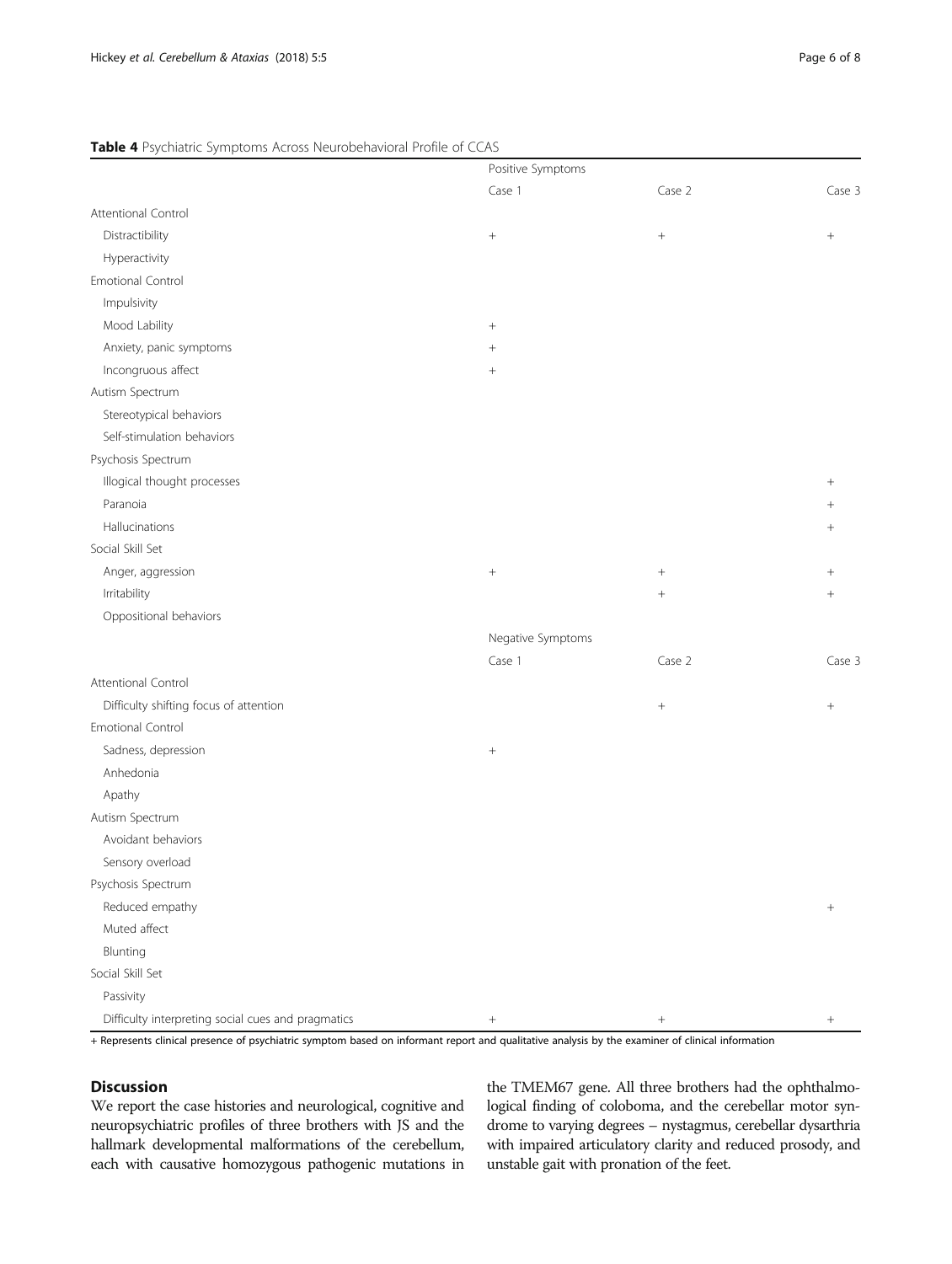Neuropsychological evaluations indicated that all had global developmental delays, consistent with diagnostic criteria for intellectual disability or borderline intellectual functioning. Within this context of impairment, there were relative weaknesses in aspects of executive functions, visuospatial functions, and language functions. All three patients had slower processing speed and poor spatial organization skills, in the absence of difficulties with perceptual judgments or naming, as well as reduced verbal fluency in two of the patients. They also all had major psychiatric histories with affective instability (mood and anxiety symptoms) and in two cases, symptoms of psychosis (auditory or visual hallucinations, delusions), requiring inpatient hospitalization.

Our study is one of the first to describe the neuropsychological profile and psychiatric presentation in adults with JS. Most previous reports have focused on children [[8,](#page-7-0) [10,](#page-7-0) [40](#page-7-0)]. This study further informs our understanding of the clinical manifestations of JS, with its hallmark finding of hindbrain malformation and its elementary neurological presentation with the cerebellar motor syndrome. The three siblings were all developmentally delayed, but they also demonstrated disproportionate cognitive weaknesses in selected aspects of executive function, language processing, and the visuospatial domain, as well as a pronounced neuropsychiatric constellation in each of them. This cognitive and neuropsychiatric profile is consistent with the previously described syndrome of CCAS, which may occur as an acquired or developmental disorder. Together with the cerebellar motor and vestibular syndromes, the CCAS represents the third cornerstone of ataxiology [\[26\]](#page-7-0), the manifestation of cerebellar pathology involving the cognitive-limbic cerebellum represented in the cerebellar posterior lobe [\[13](#page-7-0), [41](#page-7-0)].

The developmental histories of all three brothers were marked by prominent psychopathology: two experienced psychotic symptoms, and all were troubled by anxiety and depression. Their neuropsychiatric profile did not involve autistic-like symptoms, consistent with the conclusion that JS is distinct from autism [[39](#page-7-0), [42\]](#page-7-0). In a prospective study of 54 children, adolescents, and young adults with JS using neuropsychological and behavioral measures, 40% displayed inattention, hyperactivity, social withdrawal, and atypical behaviors whereas 7.4% of patients met clinical criteria for a conventional psychiatric diagnosis [\[39\]](#page-7-0). The variability in prevalence and severity of psychiatric disorders in JS may reflect the cerebellum's unique role in the regulation of affect. Schmahmann and colleagues [[27](#page-7-0)] proposed that the neuropsychiatry of the cerebellum is characterized by positive / overshoot / hypermetric symptoms and negative / undershoot / hypometric symptoms in five domains of behavior – emotional control, attentional control, psychosis spectrum disorders, autism spectrum disorders, and social skill set. The siblings in this report had a higher overall frequency of positive / overshoot symptoms than of

negative / undershoot symptoms. Brain imaging revealed similar patterns of cerebellar vermis hypoplasia in all three, and it is possible therefore that vermis hypoplasia is associated with a higher frequency of positive CCAS psychiatric symptoms (e.g., aggression, distractibility, panic symptoms) than negative CCAS psychiatric symptoms (e.g., depression, apathy). This possibility is consistent with the observation by Poretti and colleagues [\[43\]](#page-7-0) who demonstrated that a high degree of vermis hypoplasia correlates with worse neurodevelopmental outcome.

## Conclusions

We describe the motor, cognitive and neuropsychiatric phenotype in three brothers with JS. In addition to the cerebellar motor syndrome, all three brothers had varying degrees of developmental delay, with disproportionate involvement of the cognitive and neuropsychiatric domains that are the hallmark of the cerebellar cognitive affective syndrome. The nonmotor presentations were prominent, and in fact, it was the neuropsychiatric manifestations that led to diagnosis of JS in the older brother with subsequent investigations leading to the diagnoses of JS in the younger two brothers. This underscores the need for patients with JS to receive comprehensive neuropsychological and neuropsychiatric evaluations in addition to routine medical and neurological tests. Detecting and characterizing impairments and strengths in cognition and emotion in these patients facilitates rehabilitation measures that can optimize appropriate care and interventions across the lifespan. Future studies are needed to assess rehabilitation approaches to improving functional skills and quality of life in individuals with JS.

#### Abbreviations

CCAS: Cerebellar cognitive affective syndrome; DSM-V: Diagnostic and statistical manual of mental disorders; GP: Grooved pegboard test; IQ: Intellectual quotient; JS: Joubert Syndrome; NICU: Neonatal intensive care unit; RBANS: Repeatable battery for neuropsychological status; SIB-R: Scale of independent behavior-revised; WAIS-IV: Wechsler Adult intelligence scalefourth edition; WIAT-III: Wechsler individual achievement test

#### Funding

No funding was received for completion of this case study.

#### Availability of data and materials

The datasets used and/or analyzed during the current study are available from the corresponding author on reasonable request.

#### Authors' contributions

CH participated in clinical care of patients presented in this case study, collected data for the case report, and was a major contributor in conceptualizing and writing the manuscript. MC participated in clinical care of patients presented in this case study, collected data for the case report, and was a major contributor in conceptualizing and writing the manuscript. JS was a major contributor to writing the manuscript and provided expertise on the CCAS. PC analyzed and interpreted patient data regarding MRI findings and prepared Fig. [1](#page-1-0). AK and PG participated in the clinical care of patients presented in the case study and interpreted genetic mutation data and provided expertise in clinical features of Joubert syndrome. JS analyzed and interpreted patient data regarding cerebellar development and the CCAS. All authors read and approved the final manuscript.